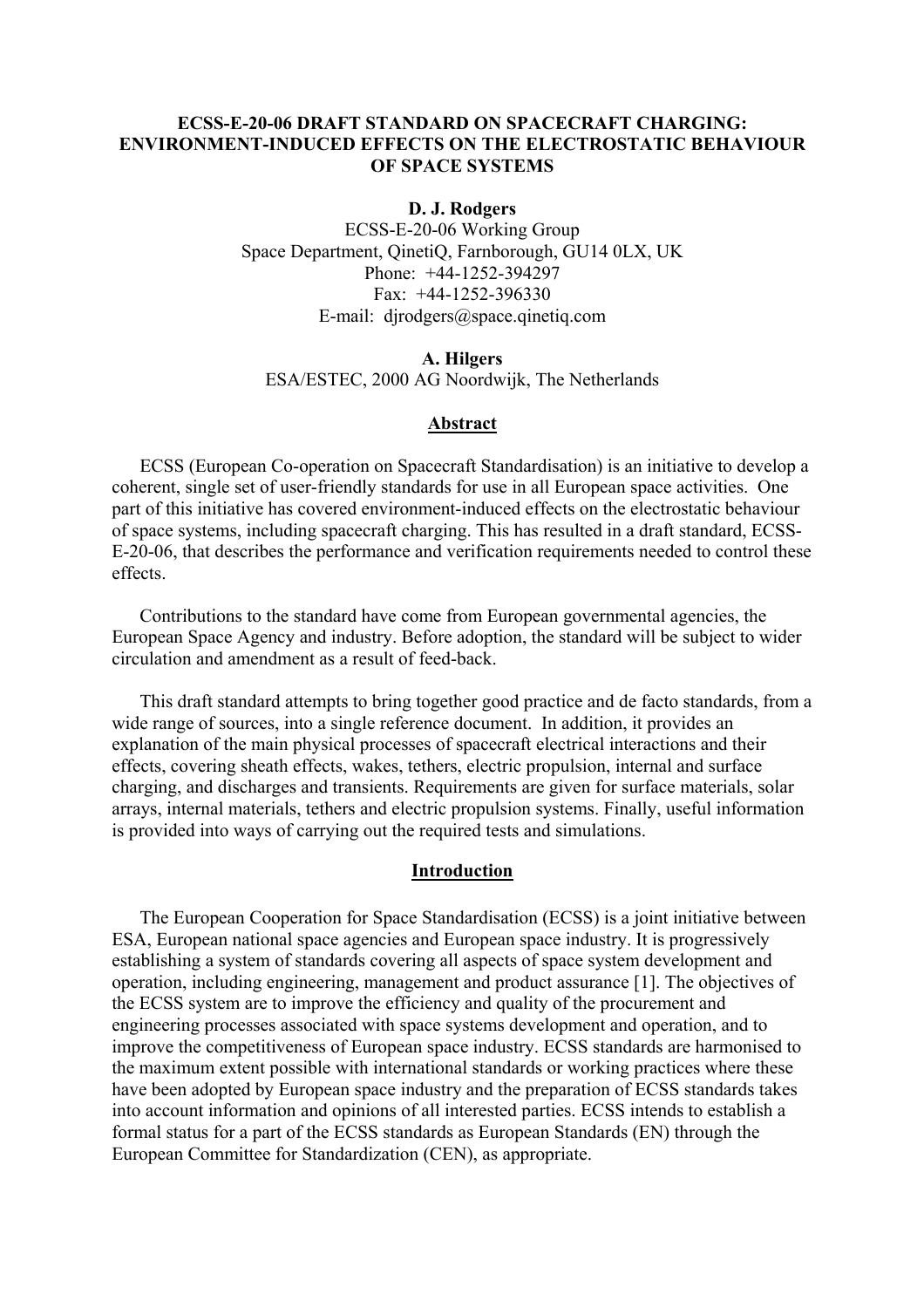Figure 1 shows a top-level documentation tree of the ECSS system. The Level 2 standards (e.g. ECSS-Q-60, ECSS E-20, etc.) describe the required objectives and functions for all aspects in the individual domain (electrical engineering, quality assurance, system engineering, etc.). Level 3 documents describe methods, procedures and recommended tools to achieve the requirements of Level 2 documents. In addition they define the constraints and requirements. Level 3 documents are guidelines and are allowed to be adapted to the projects' needs. The subject of this paper, a new standard ECSS-E-20-06 "Charging: Environment-Induced Effects on the Electrostatic Behaviour of Space Systems", is in preparation and defines in more detail the methods to be used for the control of hazards arising from spacecraft charging and spacecraft/plasma interactions.





### **Related Standards**

A number of existing and planned level 3 standards are related to this standard:

ECSS-E-10-04 (Space environment) [2], describes the environmental plasma and radiation that influence charging – including the radiation belts and the thermal plasma populations in the ionosphere, plasma sphere and plasma sheet/ ring current. The current version has been implemented as an active document within the 'Space Environment Information System' (www.spenvis.oma.be/spenvis/). ECSS-E-10-04 is planned to be updated next year.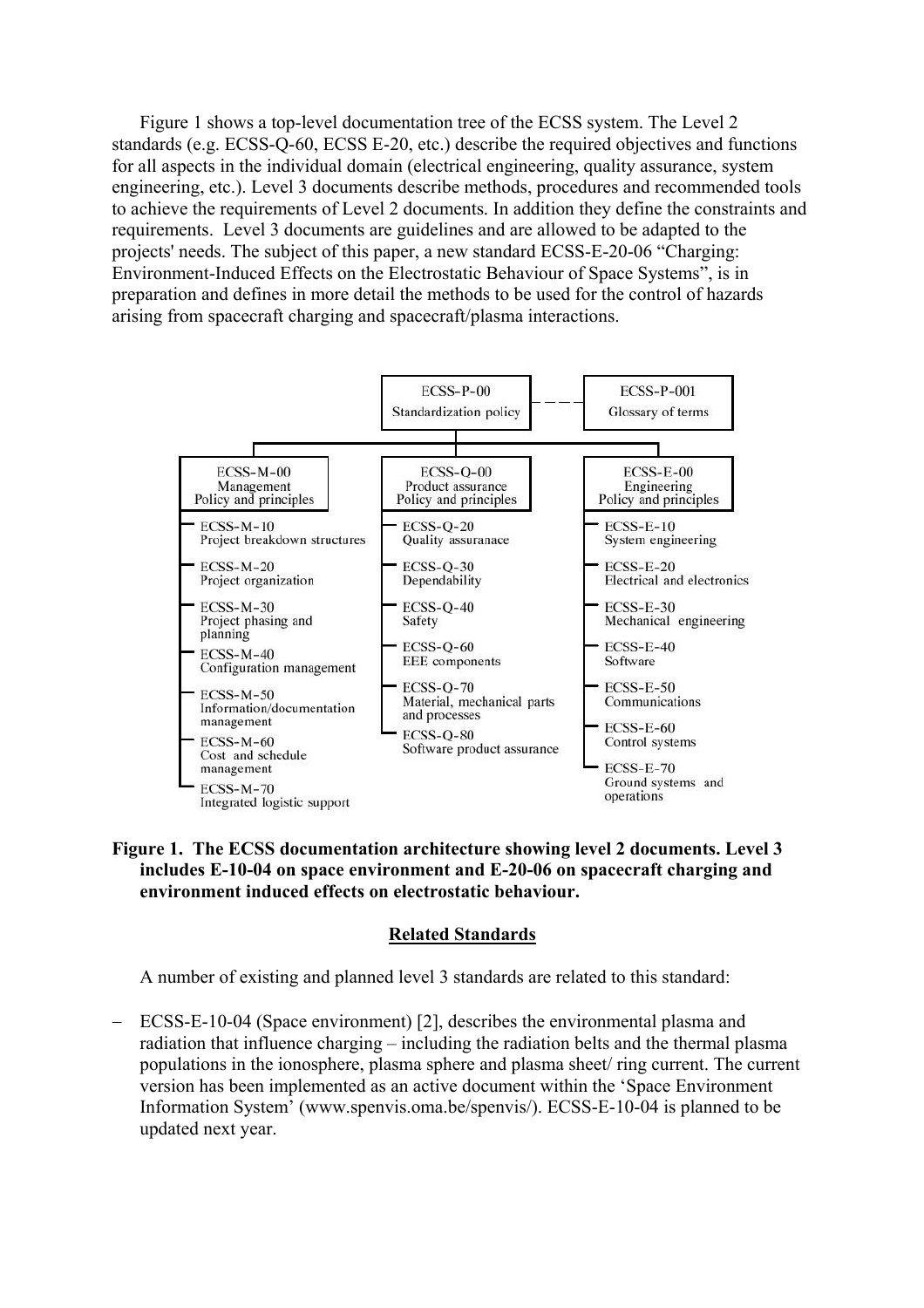- − ECSS-E-10-12 (Radiation dosimetry methodology), in preparation, has relevance to internal charging effects.
- − ECSS-E-20-07 (EMC test), is in preparation. Testing of electrostatic behaviour shares many techniques with general electromagnetic cleanliness.
- − ECSS-E-20-01 (Multipaction), now in public review, shares a common interest in secondary electron emission with spacecraft charging analysis.
- − ECSS-E-20-05 (Control of vacuum-related electric breakdown) has relevance to charging-induced electrostatic discharge.
- − ECSS-E-20-08 (Space Voltaic Assemblies), in preparation, describes one of the key spacecraft systems for the charging hazard.
- − ECSS-Q-70-71 (Data for selection of space materials), relates to choice of materials. This, is a draft in public review and is an update to ESA's PSS-01-701 [3].
- − ECSS-E-10-02 (Verification) and ECSS-E-10-03 (Testing) describe verification and testing strategies and documentation.

In addition to ECSS efforts on standardisation., the International Standards Organisation (ISO) has established a working group on the space environment under its subcommittee responsible for standardisation in the field of space systems and operations (TC20/SC14) [4].

### **Scope and Content of ECSS-E-20-06**

The standard is intended to provide a clear and consistent guide to the application of measures to assess and avoid/minimise hazardous effects arising from spacecraft charging and other environmental effects on a spacecraft's electrical behaviour. It aims to improve the efficiency of European space industry by ensuring that collaborative developments proceed on the basis of a common understanding of the processes and their effects and common requirements for their control. An overview of the types of electrical effects occurring in space is given and there is a detailed description of the physical processes behind them. The requirements, in terms of spacecraft design, testing and analysis that arise from these processes form the core of this standard. Finally, there is a discussion of types of orbits and how to tailor the requirements according to an individual mission.

Although spacecraft systems are clearly subject to electrical interactions while still on Earth (e.g. lightning and static electricity from handling, re-entry plasmas), these aspects are not covered. Many are common to terrestrial systems and covered elsewhere. Instead the standard covers electrical effects occurring in space (i.e. from the ionosphere upwards).

Electrical interactions between the space environment and a spacecraft may arise from a number of external sources including the ambient plasma, radiation, electrical and magnetic fields and sunlight. The nature of these interactions and the environment itself may be modified by emissions from the spacecraft itself, e.g. electric propulsion, plasma contactors, secondary emission and photo-emission. The consequences, in terms of hazards to spacecraft systems depend strongly on the sensitivity of electronic systems and the potential for coupling between sources of electrical transients and fields and electronic components.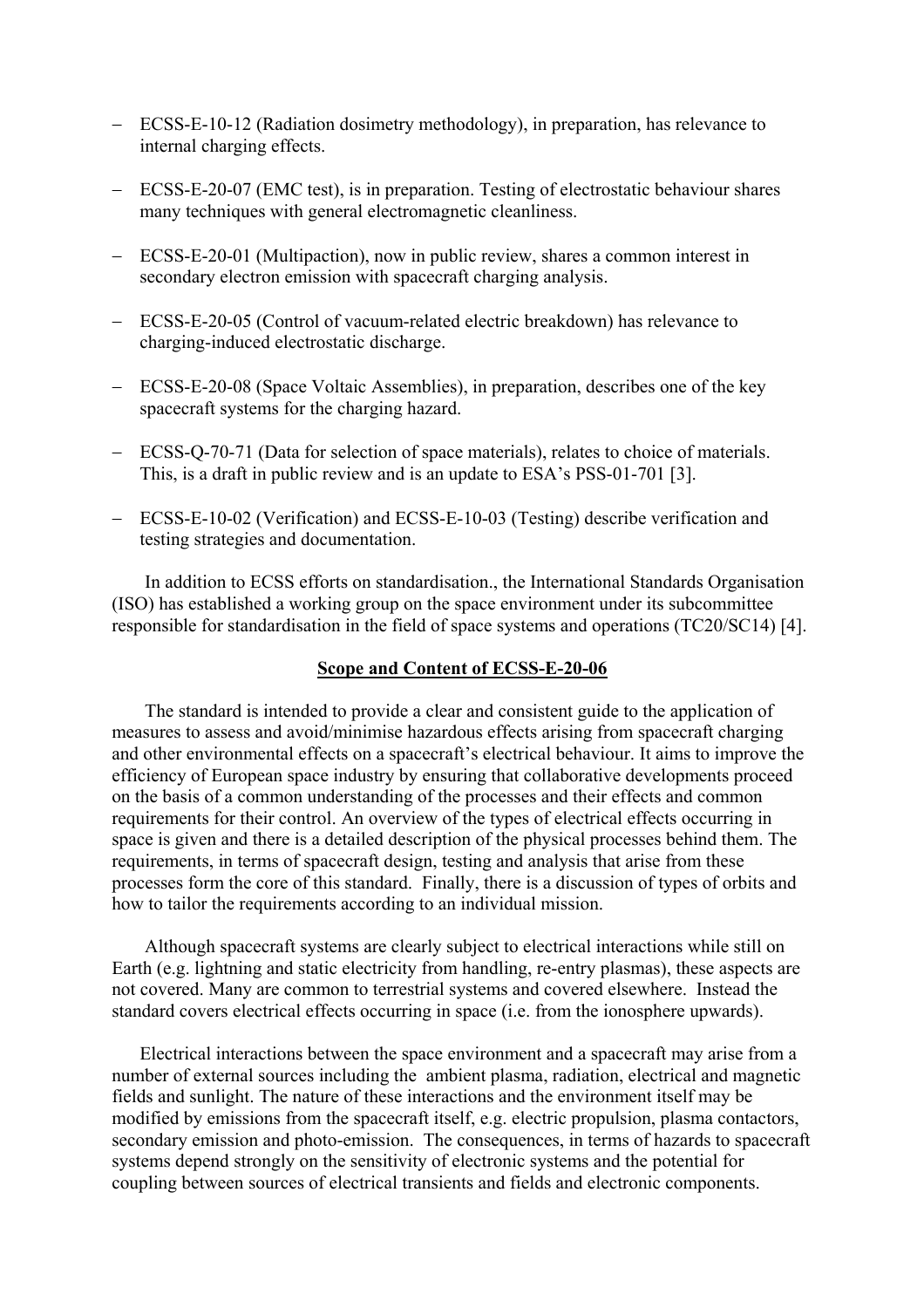## **Processes and Effects**

### **Sheath effects**

Due to the nature of the space plasma, an electrostatic sheath will develop around any object immersed in it. The sheath is a layer of net space charge that will screen the distant plasma from the surface charges. The sheath confines all of the significant electric fields, therefore its geometry relative to the spacecraft dimensions is important for estimating the interaction between the spacecraft and the surrounding plasma.

Ambient charged particle fluxes (ions and electrons), photoelectrons, back-scattered and secondary electrons from the surfaces as well as actively emitted particles from, e.g., thrusters, together with spacecraft geometry and velocity and external magnetic fields contribute to determining the properties of the sheath. The standard includes discussion of the characteristic shielding length, the Debye length and the thin-sheath (space-charge limited) and thick sheath (orbit limited) sheath models. For example, a guide to typical Debye lengths in natural plasma regions is shown in [Table 1.](#page-3-0)

| Plasma region | <b>Density</b><br>$\rm(m^3)$ | Temperature<br>$\left( eV\right)$ | Debye length<br>m)    | $m^{-3}$         |
|---------------|------------------------------|-----------------------------------|-----------------------|------------------|
| Interstellar  | 10 <sup>o</sup>              | 1 $\bigcap_{1}$                   |                       | $\mathbf{v}$     |
| Solar corona  | $10^{13}$                    | $1 - 10^{2}$                      | $10^{-2} - 10^{-3}$   | $10^4 - 10^7$    |
| Solar wind    | $10^3 - 10^9$                | $1 - 10^2$                        | $1 - 10^2$            | $10^{10}$        |
| Magnetosphere | $10^6 - 10^{10}$             | $10 - 10^3$                       | $1 - 10^{2}$          | $10^9 - 10^{13}$ |
| Ionosphere    | $10^8 - 10^{12}$             | $10^{-1}$                         | $10^{-1}$ = $10^{-3}$ | $10^4 - 10^6$    |

# <span id="page-3-0"></span>**Table 1. Typical Debye lengths and Nd, (the number of particles in a Debye sphere) for different regions of space.**

## **Surface charging**

Surfaces in space naturally charge as a result of charged particle collection and emission. Sunlit insulated surfaces tend to charge positively due to photo-electron emission while nonsunlit insulated surfaces tend to charge negatively because of the higher mobility of ambient electrons compared to ambient ions. Grounded surfaces have either positive or negative potential depending on the balance of the various contributing currents to exposed surfaces, possibly involving currents from active devices. High level negative surface charging is widely recognised by designers as a hazard to spacecraft operations especially on geostationary orbit during eclipses. It occurs when primary high energy (typically above a few keV) environmental electrons are collected on spacecraft surfaces, leading to large negative potentials on the spacecraft as a whole and large potential differences between different spacecraft components which can lead to electrostatic discharges. Other consequences include increased sputtering and surface contamination. Electrons from around 1-40keV are needed to produce this effect, which is strongly material-dependent. Electrons of this energy are typical of the trapped plasma of the outer magnetosphere but are generally absent within the plasmasphere and ionosphere, except in auroral regions. In the ionosphere, auroral charging may be facilitated by wake effects. Negative surface charging is countered by a number of processes that cause a positive current to flow onto a surface, e.g. ion currents, secondary electron emission, and photo-emission. A worst-case charging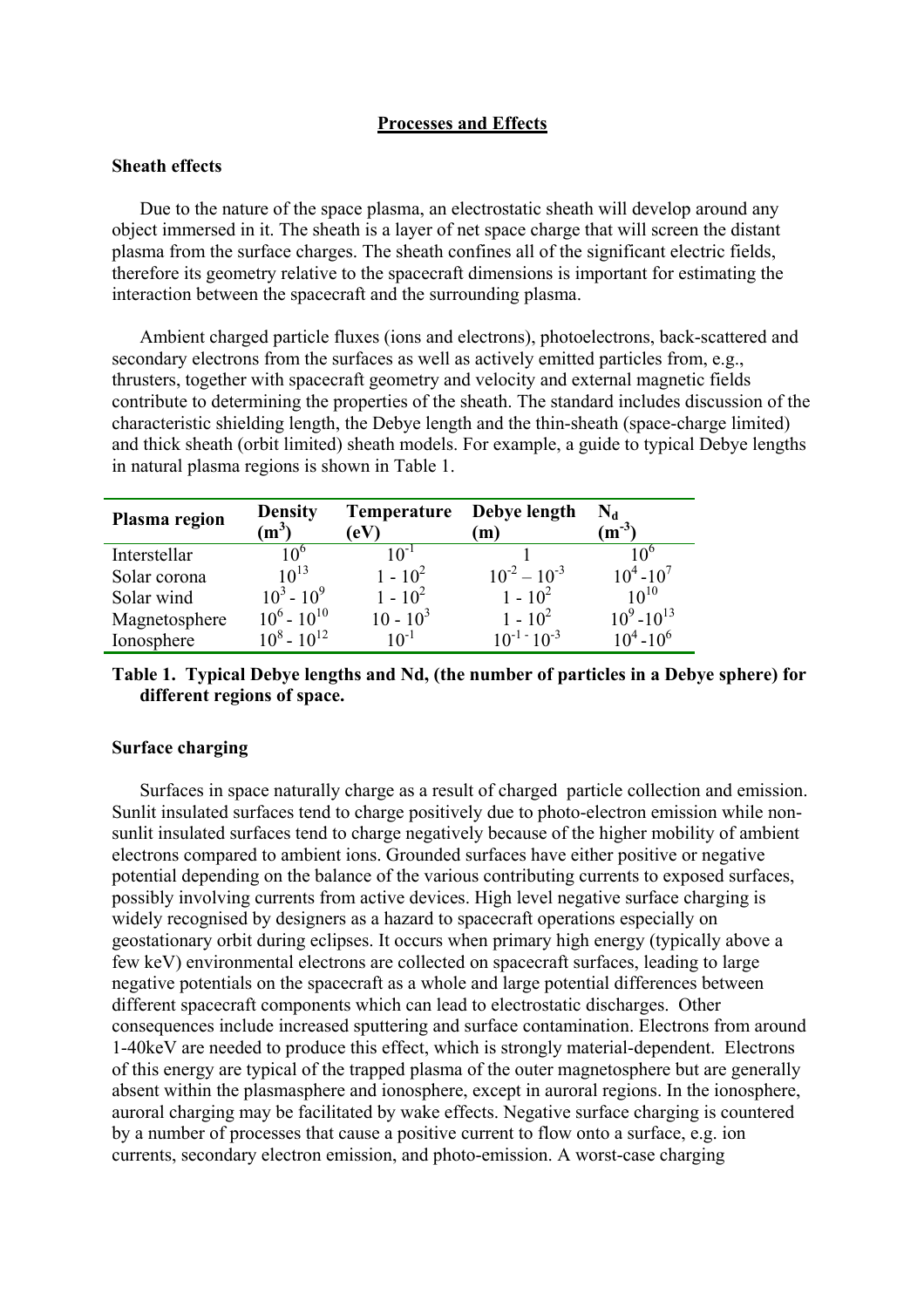environment was described in ECSS-E-10-04, based on a severe charging event seen on the SCATHA spacecraft.

Even moderate potential (positive or negative) needs to be carefully assessed and possibly controlled for certain types of scientific spacecraft carrying instruments with very sensitive gain or specifically dedicated to low energy particle measurements.

### **Wakes**

The interaction between a moving object and a stationary plasma leads to a disturbance in the local plasma, resulting in rarefaction on the downstream or wake side and, in the case where plasma is back-scattered, plasma compression on the upstream or ram side. These changes have consequences on the currents to surfaces and thus on the charging characteristics of the spacecraft. ECSS-E-20-06 describes the acoustic velocity, the Mach number and the structure of wakes. The wake void region is larger for large spacecraft and those with high Mach numbers. From [Table 2](#page-4-0) it can be seen that wakes are most important at low altitudes.

| <b>Altitude</b> | Circular velocity Ion Acoustic Mach no. |               |           | Mach angle |
|-----------------|-----------------------------------------|---------------|-----------|------------|
| km              | km/s                                    | velocity km/s |           | degrees    |
| 200             | 7.8                                     | 1.4           | 5.5       |            |
| 500             | 7.6                                     | 2.1           | 3.7       | 16         |
| 1000            | 7.3                                     | 3.6           | 2.0       | 29         |
| 1500            | 7.1                                     | 4.3           | 1.6       | 38         |
| 2000            | 6.9                                     | 5.7           | 1.2       | 55         |
| GEO             | 30                                      | $30 - 500$    | $0 - 0.1$ | n/a        |

# <span id="page-4-0"></span>**Table 2. Typical plasma parameters for LEO orbits and GEO (adapted from [5]). A range of electron temperatures from 2eV to 2keV is estimated for GEO.**

### **Tethers**

Tethers currently represent a novel technology with prospects for being useful in many ways. Proposed applications include power generation, orbit raising/lowering, aerodrag compensation, inclination changing, atmosphere skimming, as a re-entry mechanism, as an antenna, for towing, to maintain fixed separations between two bodies, to permit improved 3 d pointing stability and for active modification of ambient plasma.

Most proposed uses involve conductive tethers, in which the interaction with the magnetic field is used to generate power or to modify the spacecraft velocity. ECSS-E-20-06 describes how induced potentials are calculated and the forces acting on a current-carrying wire. Problems associated with adequate current collection and tether oscillations, which make the application of tethers difficult in practice, are discussed.

### **Active plasma sources**

Plasma environments may be generated around a spacecraft using active plasma sources generally electric propulsion thrusters which use a plasma beam to generate a thrust. There is now a wide range of thruster technology available, including field-emission electric propulsion (FEEP), gridded ion engines (e.g. Radio-frequency and Kaufmann), electro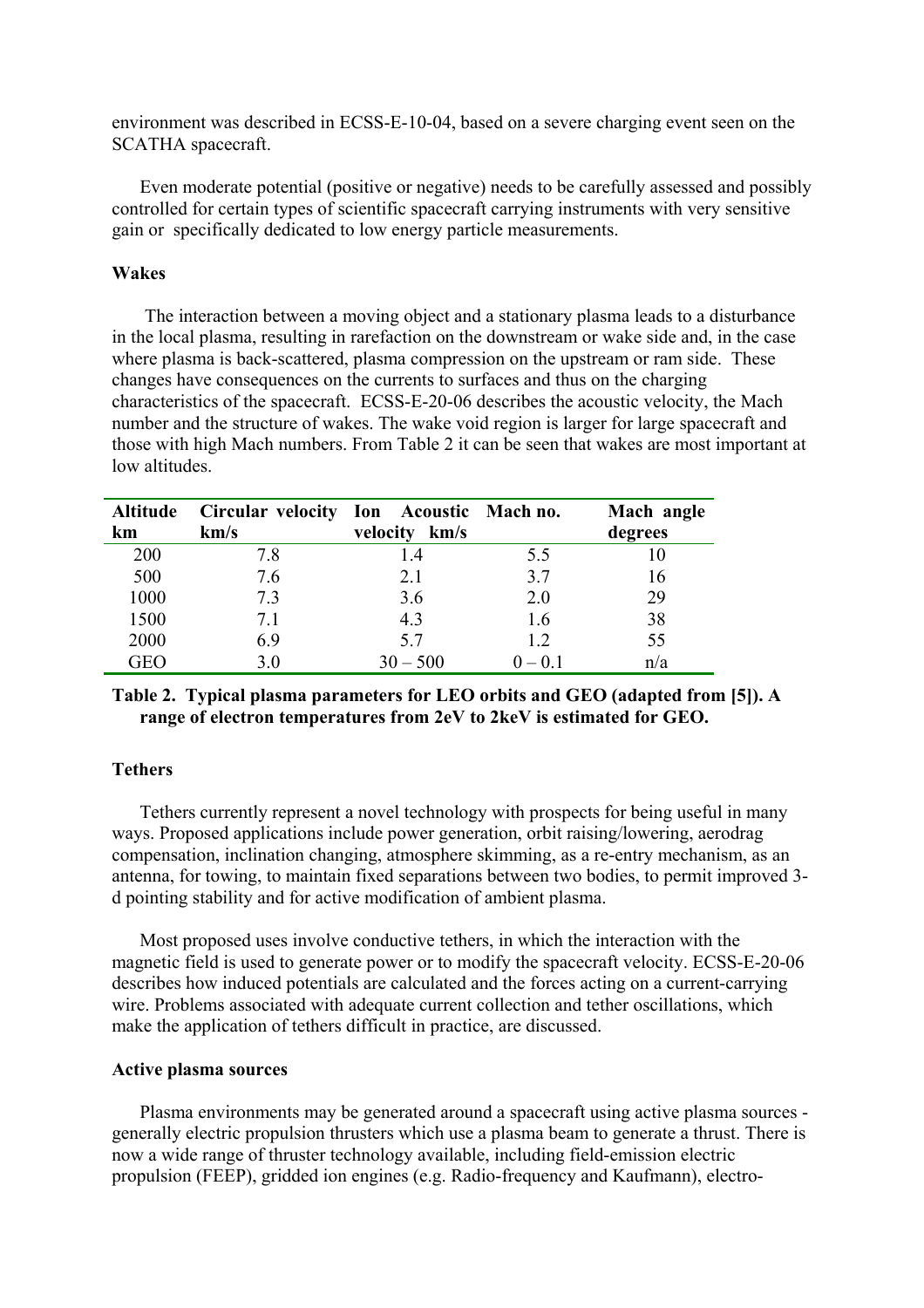dynamic thrusters (e.g. Hall effect) and magneto-plasma dynamic thrusters. Neutralisers form an integral component of many of these systems and may be used separately (e.g. to counter natural charging).

The standard describes the different types of thrusters and their particle emissions (primary, charge exchange and neutral). The effects these produce on the spacecraft potential and on surface properties through sputtering and contamination are discussed.

### **Internal charging**

Internal charging is the build-up of electric charge, due to particles from the external space environment, within the spacecraft structure. In many cases, this occurs inside dielectrics. However, it may also occur on electrically isolated conductors within the spacecraft. ECSS-E-20-06 describes the charging and leakage currents and how they arise. Internal charging is associated with small currents of a high-energy (>0.5MeV) radiation-belt electrons which typically vary on time-scales of hours to days. The time-scale for charging is often days or longer and is typically determined by the capacitative time-constant across the material.

Internal charging becomes a problem when the high electric fields initiate electrostatic breakdown. Immediate effects include the direct injection of large transient currents into electronic circuits or the indirect production of transient currents through electromagnetic coupling. Additionally, a discharge may cause permanent changes in material properties e.g. causing a material to be degraded as an insulator. The main contributors to the charge balance within internally charged components are current deposition from penetrating electrons and current leakage through bulk electrical conductivity which is small but not negligible in insulators. Conductivity is particularly complicated in dielectrics and varies with temperature, electric field and radiation dose-rate.

#### **Discharges and transients**

Electrostatic discharge (ESD) is a single, fast, high current transfer of electrostatic charge. It results from direct contact between two objects at different potential or high electrostatic field between two objects in close proximity, as is often the case in space. ESD may occur both on dielectrics and conductors within or outside the spacecraft. It is the main mechanism by which surface and internal charging can cause major disruption to satellite operations.

The standard describes discharge mechanisms for dielectrics including 'punch-through', 'flash-over' and 'blow-off'. A charged metal component may discharge slowly through field emission or via adjacent dielectrics through inverted potential gradient discharge.

### **Design and validation requirements**

# **Surface materials**

Requirements for surface materials have the effect of restricting differential surface charging to acceptable levels and thus minimising the probability of electrostatic discharge due to surface potentials. The requirements in this section reflect, to a large extent, good practice as described in NASA's 'Design Guidelines for Assessing and Controlling Spacecraft Charging Effects' [6].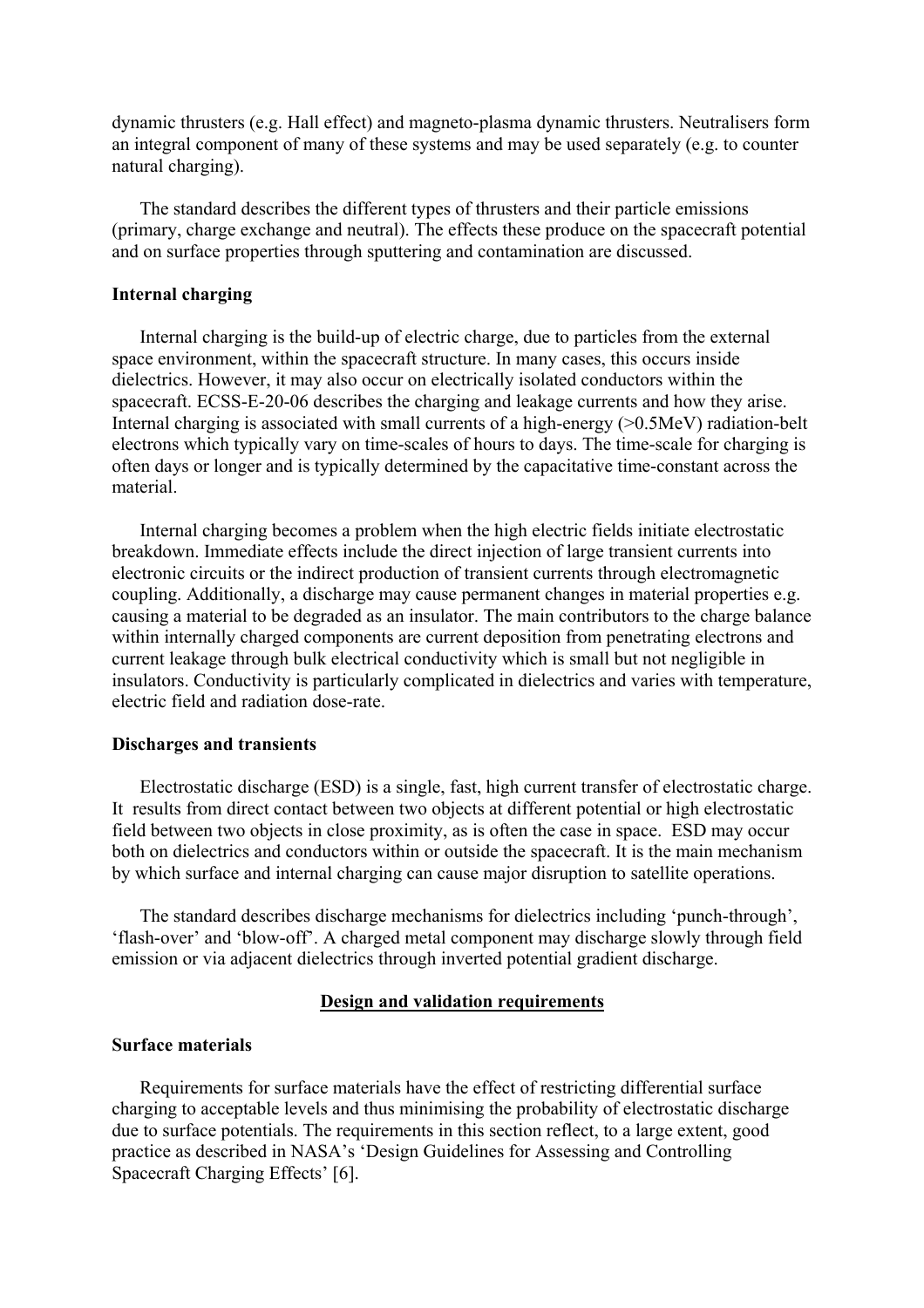Control of surface potentials is achieved principally by effective grounding throughout the spacecraft e.g.

- where practical all surface materials should be conductive. This implies the use of conductive coatings on insulating materials.
- − coatings should be sufficiently thick to survive predicted erosion due to sputtering and atomic oxygen.
- − where possible coatings should be selected to have high secondary electron yield, in order to control absolute charging levels.
- − grounding of surface materials shall be assured:
	- − metals with small resistance to ground
	- − partial conductors (e.g. paints) with a low resistivity- thickness product
	- − conductive coatings with low resistivity–thickness product and small distance to ground.

In the event that some surfaces are left insulating, an analysis is required to show that the design is acceptable from a surface charging standpoint. The analysis must use the worst-case environment as defined in ECSS-E-10-04.

More stringent requirements are needed for scientific spacecraft, which have the measurement of ambient electric field or of low energy particles as part of their mission. In this event, surface materials must be conductive and conductive coatings must have high secondary electron yield, in order to control overall charging levels. In addition, appropriate modelling must be performed to verify charging levels. In the event that modelling reveals that charging levels are too high, then active neutralisation must be implemented.

Each design requirement requires a validation procedure and for surface materials these include visual inspection of the equipment, testing of continuity and resistance, material characterisation and charging simulation. On solar arrays, ESD can trigger secondary arcing sustained by the power of the photo-voltaic cells. Hence specific test requirements for solar arrays are described.

#### **Internal parts and materials**

Internal charging and subsequent discharge effects need to be considered early in the design cycle of spacecraft intended for the outer radiation belt, including geostationary orbit. This is because simple mitigation procedures, like conductive coatings for surface materials, are not effective for internal charging. Instead careful design of dielectric components, choice of materials and sufficient shielding are required. As was seen for surface charging, grounding is a key requirement. Metallic components must be supplied with a grounding path. This requirement includes structural elements, spot shielding, transformer cores, metal packaging of components, unused tracks on PCBs etc. Conductive paths need not be highly conductive however - a resistance of less than  $10^{12} \Omega$  will suffice for internal charging but it is practice for lower resistance to be specified for other EMC reasons.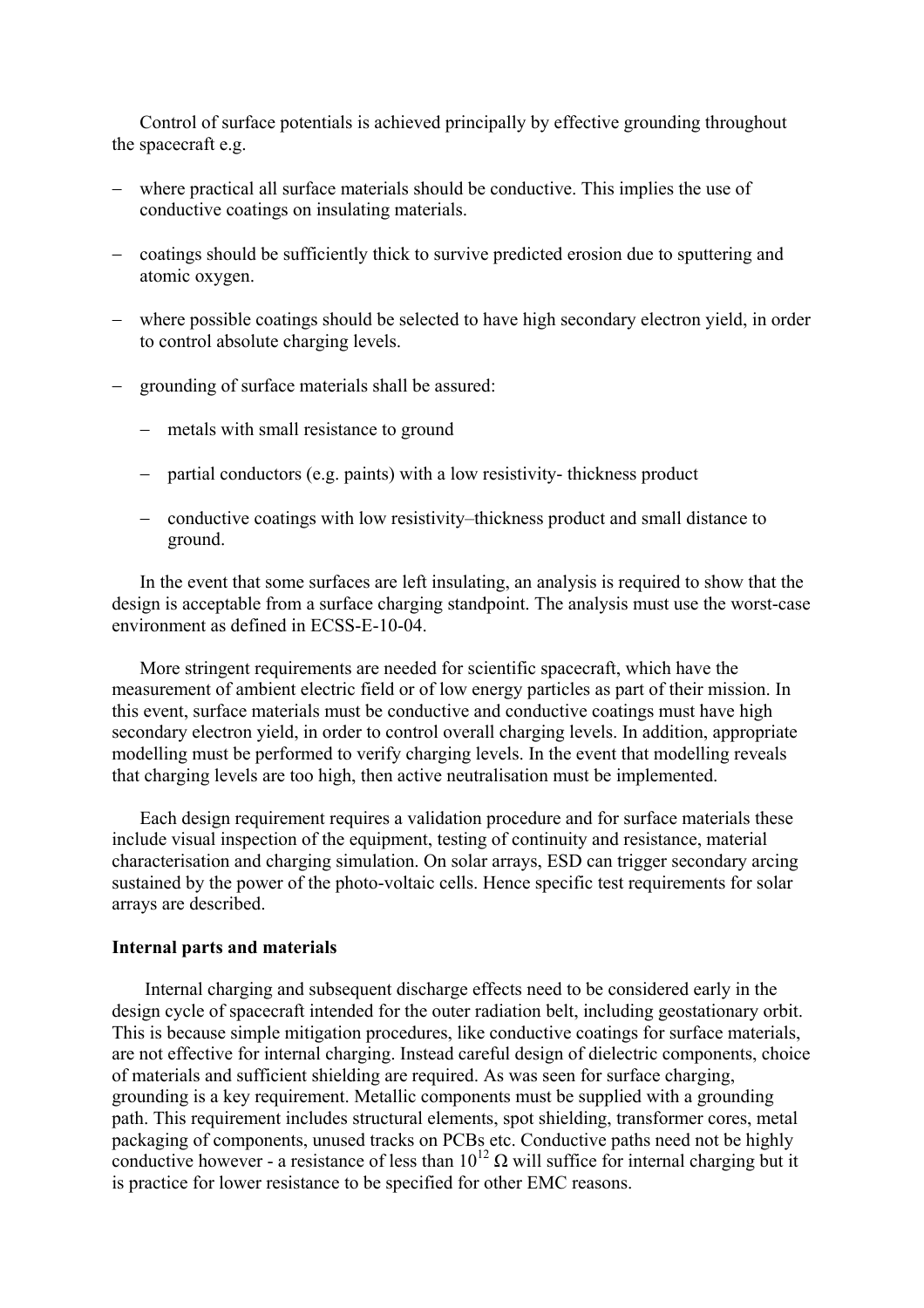Dielectric structures (e.g. cables) external to the main spacecraft body represent a particular hazard. These components must have the minimum thickness of dielectric insulation consistent with their primary function. This requirement arises because there is a direct relation between dielectric thickness and internal electric fields. In order to minimise the occurrence of discharges due to internal dielectric charging, electric fields within dielectric materials must be kept below 10MV/m. This can be ascertained either by simulation of sensitive dielectric components or laboratory testing in an appropriate environment. In determining the maximum electric field, a suitable worst-case model of outer belt electron fluxes must be used. A time-averaged radiation-belt model, such as AE-8 is not appropriate.

Validation is performed through a combination of inspection, testing and calculation:

- − Inspection of the structure, cable harnesses etc. to verify that there are no ungrounded metal components.
- − Resistance testing on grounded metal components
- − Testing of circuits by the application of appropriate voltage spikes
- − Verification that dielectric electric fields are acceptable:
	- − Experimental validation is difficult because a worst-case environment must be reproduced in a laboratory chamber.
	- − Computer simulation may be used to assess electric fields. For simple structures with 1-d planar or cylindrical symmetry, a 1-d analytical charge deposition and conductivity code can be used. For complicated structures, 3-d Monte Carlo simulations can be used. Both types of calculation requires knowledge of a worst case environment and the electrical properties of the material.

Testing or simulating every dielectric component is onerous and so the standard describes how this may be omitted if one of the following can be established:

- − **The material conductivity is very high**, i.e. the material of the part in question has an intrinsic bulk conductivity, at the lowest temperature in which it is to be used, that is too high to permit the creation of high electric fields.  $(\geq 2.5x10^{-14} \Omega^{-1} \text{m}^{-1})$ , or in geostationary orbit only  $>2.5x10^{-1}$   $\Omega^{-1}$ m<sup>-1</sup>)
- − **The part is very well shielded**, i.e. the part is sufficiently shielded that currents under worst-case natural environments will always be too small to cause hazardous levels of charging. (>5.6mm Al equivalent, or on geostationary orbit only >3mm Al)
- − **The charging current is very low**, i.e. The part is subject to a very low current density under a worst-case environment when consideration of the amount of shielding and thickness of the part is made.  $(<1x10^{-10} A m^{-2})$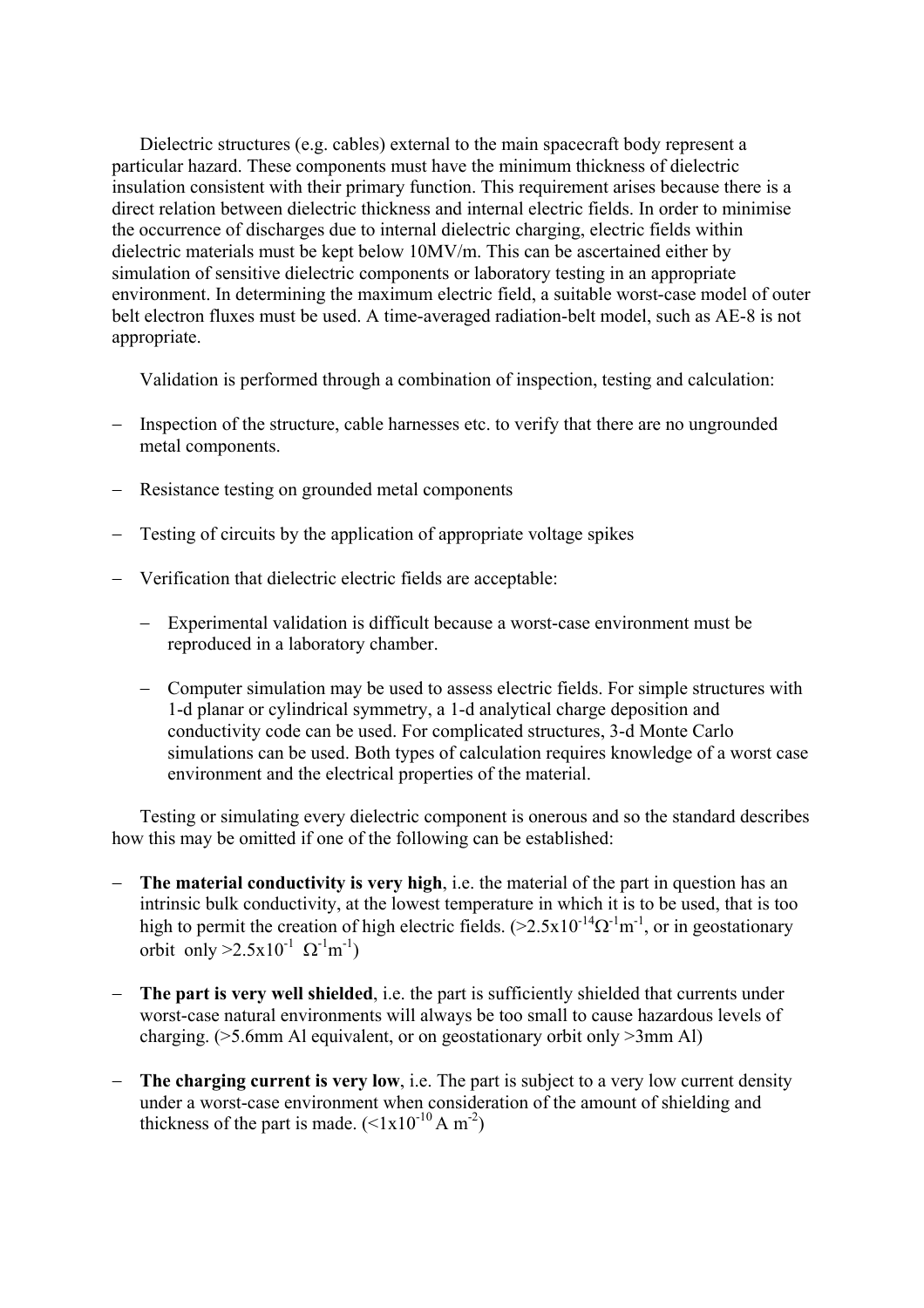#### **Tethers**

Because tethers are still regarded as an experimental technology, the standard does not define quantitative requirements for the electrostatic aspects of their design. Instead, it requires that consideration be given to the key issues:

- − Hazards that may arise due to voltages generated by conductive tethers.
- − Current collection and resulting problems.
- − Hazards arising from high currents flowing through the tether and spacecraft structures, e.g. Ohmic heating and extraneous magnetic fields.
- − Continuity of insulation.
- − Hazards from undesired conductive paths.
- − Hazards from electrodynamic tether oscillations.
- − Mechanical hazards to the spacecraft and the debris hazards to other spacecraft associated with a tether that breaks due to electrical burn-out.
- − Electrostatic sticking from static electricity or environmentally induced charging.

#### **Electric Propulsion**

Electric propulsion (EP) systems employ plasmas and electric fields to provide thrust. Hence the interaction with the plasmas and electric fields of the environment may be complex. The standard makes a distinction between electrostatic processes that concern the thruster's fitness for its purpose (which are not its concern) and processes that disturb the environment and hence other spacecraft systems or environmental effects which affect the thruster (which are both the concern of this standard). Sometimes there is overlap between these areas. Both thrusters and neutralisers (even when no thruster is present) are covered.

The spacecraft charging current arising from the operation of the EP system must be completely neutralised. In general, this means there must be a neutralisation system with capacity to supply more current than the EP beam. This needs to have excess current capacity to cover natural charging currents in a worst case charging environment. For some low thrust systems e.g. FEEPs, in LEO, it may be possible that neutralisation can be achieved through natural ionospheric currents although this expected to be highly unusual and would need to be implemented only after analysis using worst case low density plasma conditions for the appropriate orbit.

Neutralisation of the space charge in the beam itself should be achieved as close to the spacecraft as possible. This is necessary to limit spacecraft contamination from charge exchange ions produced in the beam. Neutralisers should normally be located as close as possible to the EP system however, there may be instances where designers may desire to trade these effects against benefits of a simpler design e.g. where one neutraliser serves two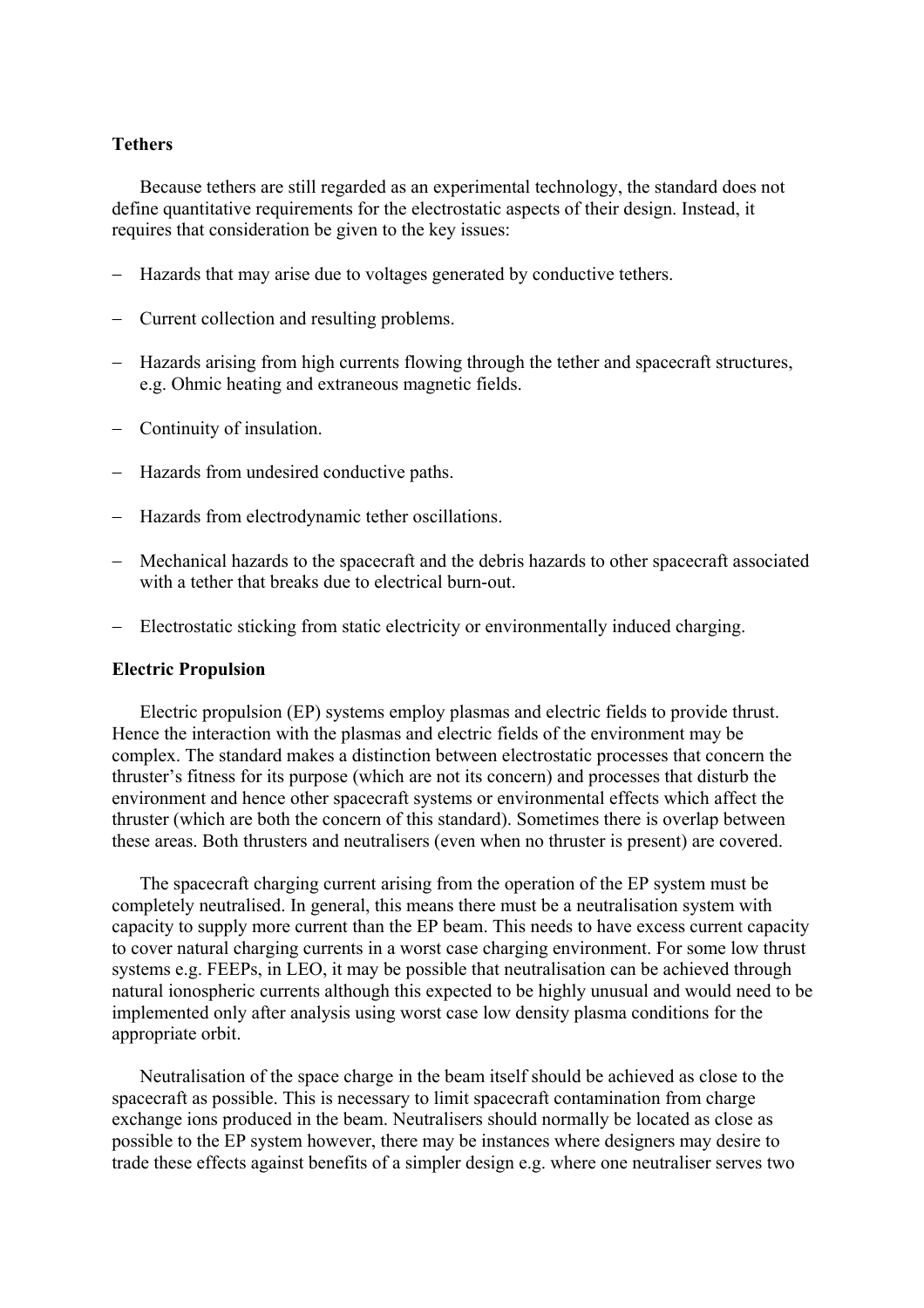thrusters. Such a strategy must be based on evidence that the beam neutralisation remains acceptable.

To limit contamination, propellant for thrusters and neutralisers shall be selected with this in mind and the atoms emitted from the EP system and their spatial distribution shall be assessed. Acceptable levels of contamination will vary and need to be established on a case by case basis e.g. optical surfaces and thermal control surfaces may have lower acceptable levels than other surfaces.

Except for transient trajectories during switch-on, there should be no ion trajectories from the EP system that impinges on any other surface of the spacecraft. This is necessary to avoid sputtering of surface materials and undesirable thrust torques. Some types of thruster have strong beam dispersion at low energies and if, as a result, it is unavoidable that some ion trajectories do impinge on another part of the spacecraft, it must be established that sputtering and torques are acceptably small.

EP systems may emit substantial quantities of neutral gas. The level of plasma density around the spacecraft due to neutral gas emission must be assessed and consequential discharging through the gas must be considered.

Validation of EP systems is achieved mainly through ground testing and computer modelling. Both of these approaches have limitations and careful consideration needs to be given to using complementary experimental and computer simulations to provide confidence in different aspects of a design. For systems with flight heritage, in-flight performance monitoring may provide further validation.

#### **Informative section**

Requirements for validation of a design are termed in ways that exclude references to specific analysis techniques and tools. However, it can be useful for users how they can to meets these requirements with currently available methods. The standard includes an informative section where some of the techniques and tools are described, including measurement sensors, surface and internal charging simulation codes and material characterisation methods.

### **Conclusions**

We have presented some aspects of the ECSS-E-20-06 standard, currently nearing completion. It brings together best practice from a number of areas to form a comprehensive set of requirements governing the control of hazards resulting from spacecraft/plasma interactions. The draft standard is expected to be issued soon for review and the spacecraft charging community is invited to contribute to its improvement before it is, hopefully, formally adopted by ECSS.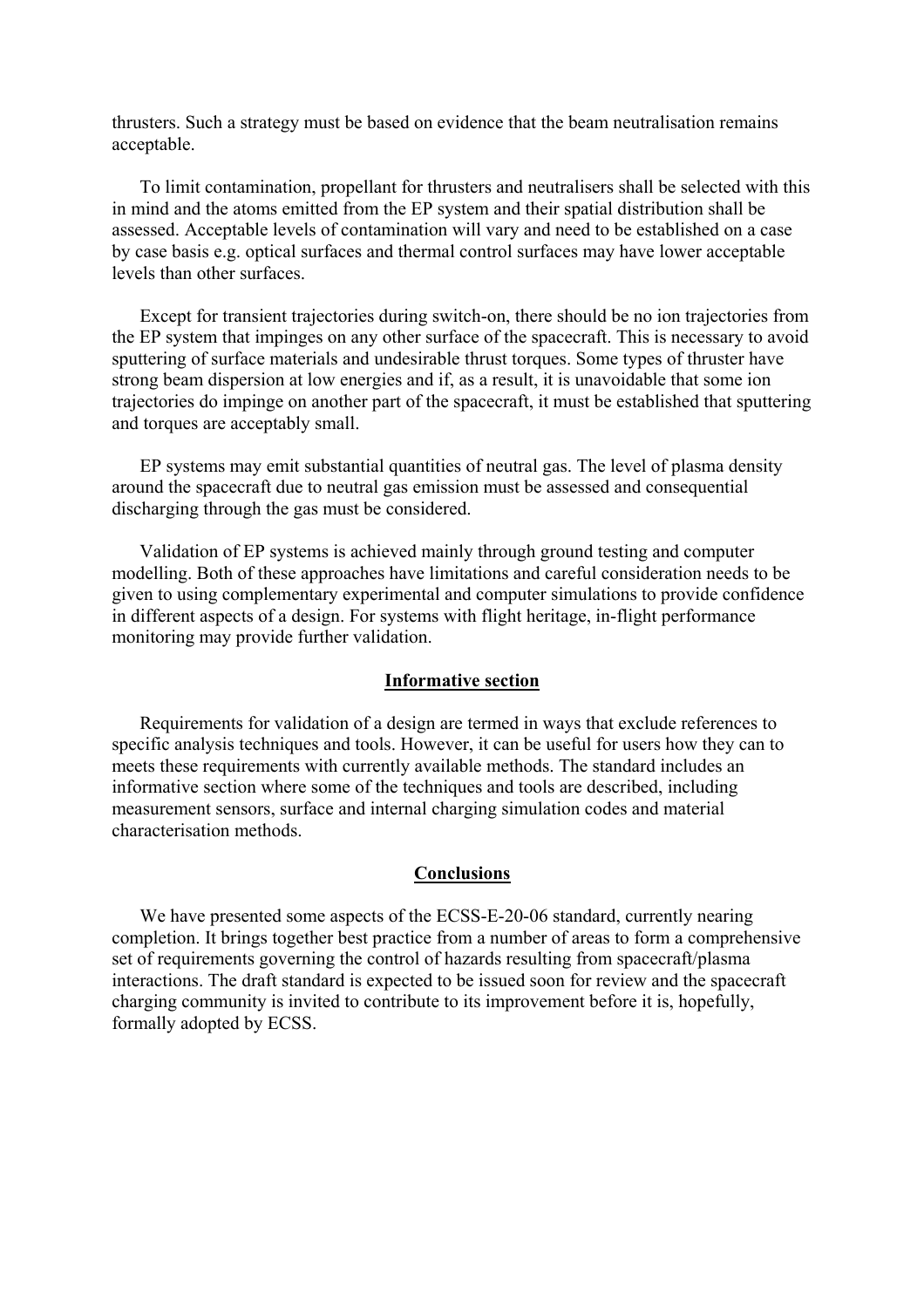# **Members of the ECSS-E-20-06 Working Group**

A.Hilgers, E.Daly, L.Gerlach, A.Ciccolella, M.van Eesbeek, M.Fehringer, J.Gonzales, M-L.Fille, E.Gengembre (ESTEC, Noordwijk, The Netherlands)

D.J.Rodgers, N.Wallace (QinetiQ, Fanborough,UK)

L.Eliasson (IRF, Kiruna, Sweden)

D.Payan, J.P.Catani, C.Predine (CNES, Toulouse, France) M.Tajmar (ARC Siebersdorf, Austria)

P.Pelissou (Astrium, France)

P.Hill (Astrium, Germany)

L.Levy, A Bondiou-Clegerie (ONERA, Toulouse France)

J-J.Berthelier, (IPSL, France)